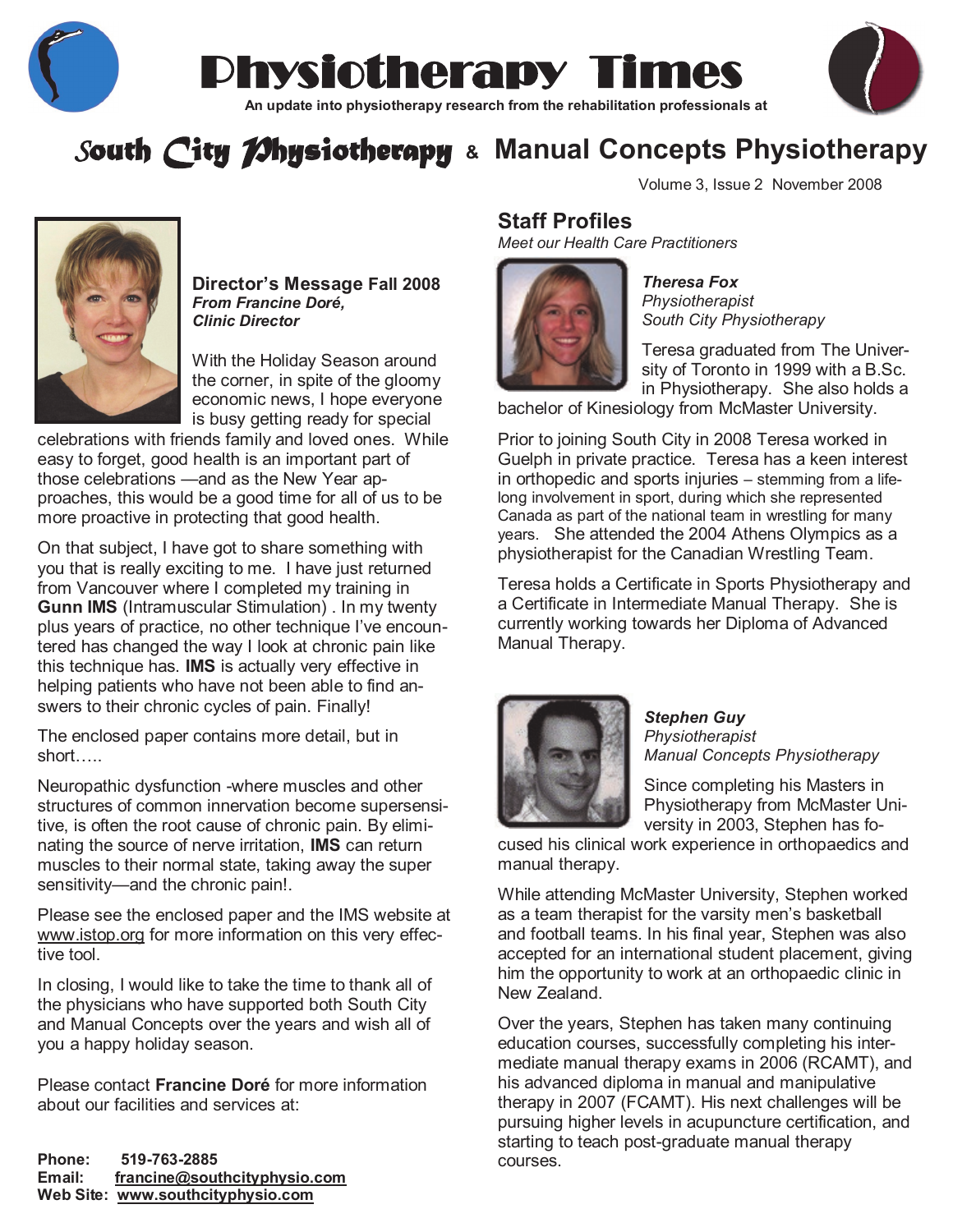### **Treatment and Management of Chronic Pain with Intramuscular Stimulation (IMS)**

**by Francine Doré BSc.(PT), CAFCI, CGIMS** 

Chronic pain is a silent epidemic affecting some 10 million Canadians. It ranges from mildly debilitating to completely disabling. But why do some patients suffer so much?

When facing chronic pain, the following factors must be taken into consideration :

Is it coming from ongoing nociception or inflammation?

Is it due to psychological factors such as depression?

Or is it the result of functional and structural alterations within the central or peripheral nervous systems? The term neuropathy (or radiculopathy) has been applied to the last category. Neuropathic pain often arises and persists indefinitely in the absence of a detectable permanent injury or inflammation. It is in the treatment and management of this category of chronic pain that **Intramuscular Stimulation (IMS)** can play a significant role.

#### **CAUSES OF NEUROPATHY :**

The causes of neuropathy are as numerous as those of nerve damage : they may include neoplasm, trauma, and vascular, metabolic, infectious and degenerative changes. But the most common cause, since it is near-universal, is spondylosis (or degenerative changes).

Ordinarily, spondylosis follows a gradual, relapsing, and remitting course that is silent - unless and until symptoms are precipitated by an incident (often so minor that it passes unnoticed by the patient). What becomes interesting is that with an acute injury to a healthy nerve, there is no prolonged discharge of pain signals, whereas the same injury to a previously irritated nerve (neuropathic nerve) can cause a sustained discharge. This is one of the reasons why some people develop severe pain after an apparently minor injury, and why that pain can continue beyond a reasonable period.

#### **CLINICAL FEATURES OF NEUROPATHIC PAIN :**

Most clinical neuropathies are of mixed pathology including axonal degeneration and segmental demyelination. Routine laboratory and radiological tests are unfortunately unhelpful, but could still be indicated to rule out serious pathology. Therefore, neuropathy is determined principally by clinical examination.

So look for the following features:

Pain in the absence of an ongoing tissue-damaging process.

Delay in onset after precipitating injury (if any). Typically, causalgic pain appears within one week following nerve injury, but its onset may be delayed by as much as 3 months.

Abnormal or unpleasant sensations such as burning or searing pain or deep, aching pain.

Pain felt in region of sensory deficit.

Brief shouting or stabbing pain.

A mild stimulus causing extreme pain (Excessive tenderness to digital pressure is not a normal feature of muscles because their mechano receptors are located deep within the muscle and have high thresholds). Pronounced summation and after-reaction with repetitive stimuli (pain after repetitive work or over training). Loss of joint range or pain caused by the mechanical effects of muscle shortening.

#### **AUTONOMIC MANIFESTATIONS OF NEUROPATHY:**

- **Vasomotor** : vasoconstriction generally differentiates neuropathic pain from inflammatory pain; with neuropathic pain affected parts are perceptibly colder and retained catabolites from ischemia may exacerbate the pain.
- **Pilomotor** and **sudomotor** : there can be an interaction between pain and autonomic phenomena. A stimulus such as chilling, which excites the pilomotor response, can precipitate pain and vice versa; pressure upon a tender motor point can provoke the pilomotor and sudomotor reflexes.
- **Trophedema** and **trophic changes** : may occur in skin and nails and there may be dermatomal hair loss. Trophedema can be found over affected regions by skin rolling test or matchstick test.







Goosebumps **Matchstick Test** Skin Rolling Test **Crange Peel** 



Any of the above features should raise suspicion of neuropathic pain.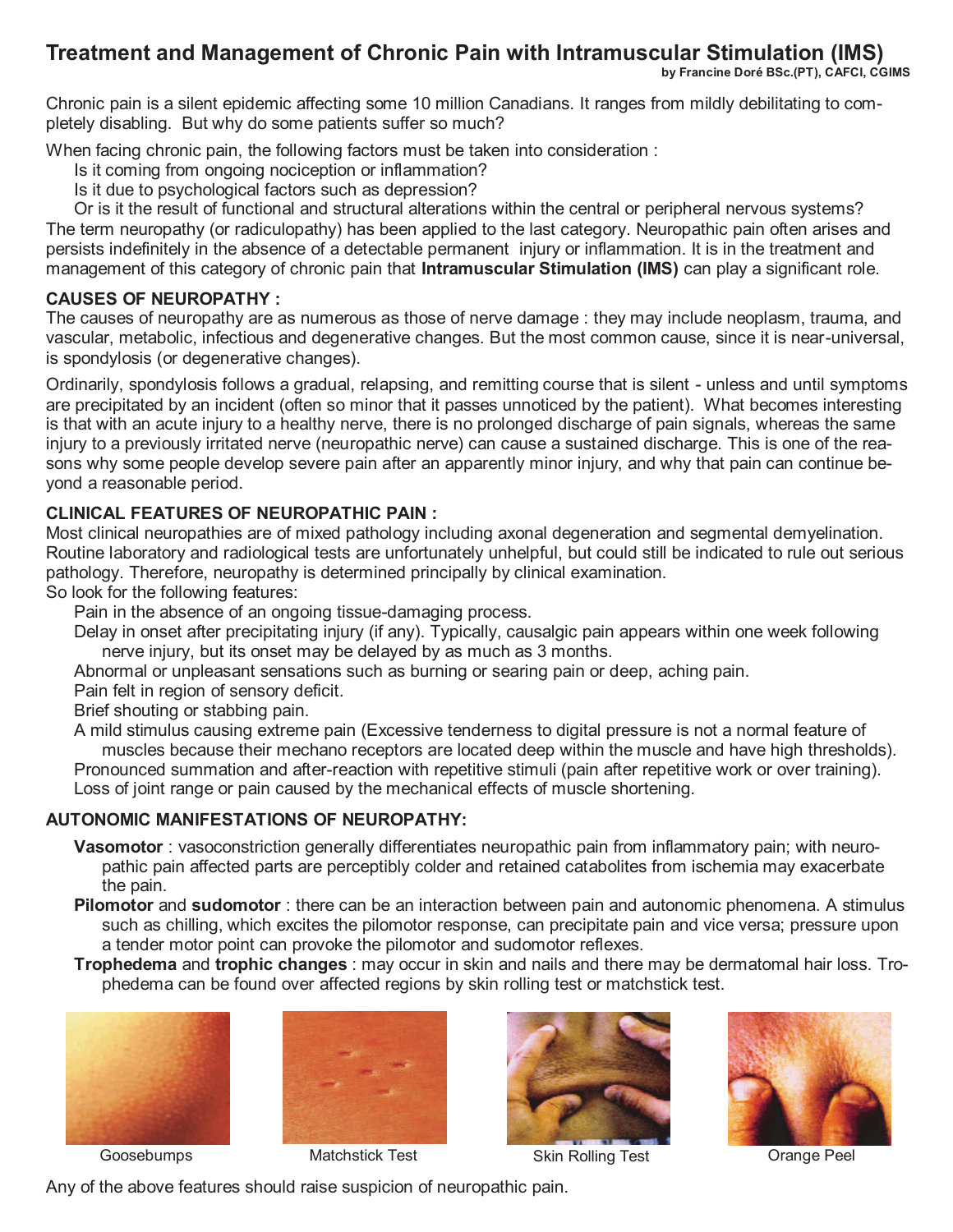### **CANNON AND ROSENBLUETH'S LAW OF DENERVATION**

This law is crucial to the understanding of the treatment of chronic pain with **IMS**, but is not often known. In simple words, it shows that when a nerve is below par and is not functioning properly (as in neuropathy), it becomes supersensitive! This super sensitivity can also occur in many structures of the body including skeletal muscle,

smooth muscle, spinal neurons, sympathetic ganglia, adrenal glands, sweat glands and even brain cells.

#### **THE SHORTENED MUSCLE SYNDROME:**

(or what chronic pain should be called?)

Of all structures that can become supersensitive, the most common one is striated muscle. It is seen in patients as shortened muscles and can be palpated as ropey bands within the muscle. What is interesting is that these bands can be present in paraspinal muscles as well.

#### **SPECIFIC EFFECTS OF MUSCLE SHORTENING :**

- It can produce primary muscle pain from pressure of intra- $\bullet$ muscular nociceptors,
- It can mechanically stress tendons, as seen in tendonitis, tenosynovitis, etc.
- It can alter alignment and restrict range of motion in joints and later lead to degenerative arthritis,
- It can put pressure on a nerve and produce an entrapment syndrome,
- And very importantly, paraspinal muscles can create pressure across a disc space and perpetuate neuropathy or lead to disc degeneration.

#### **TREATMENT OF CHRONIC PAIN WITH IMS :**



**IMS** is a complete system for the diagnosis and treatment of myofascial pain syndromes. It blames pain on unwell nerves. It borrows its needle technique from traditional Acupuncture, but updates and enhances it with anatomy and neurophysiology.

#### **TREATMENT GOALS :**

The primary goal is to desensitize supersensitive structures and restore motion and function.

**IMS** is unique in the way it releases muscle tension in deep paraspinal muscles that compress nerve roots. No other modality has been proven to be as effective in doing this. A stretch receptor in the muscle is stimulated, producing a reflex relaxation.

It also promotes healing. Needling produces local inflammation which is the necessary prelude to healing; growth factors such as platelet derived growth factor (PDGF) are released. PDGF attracts cells to the damaged area and induces cells to proliferate.

The introduction of the needle into tissue creates minute injuries and also generates a small amount of electricity. This current of energy remains in effect for several days. This will assist in making the nerve function normally again as neuropathy only responds to a physical input of energy.

#### **HOW DOES IMS WORK?**

The treatment involves dry needling of affected areas of the body without injecting any substance. The needle sites can be over tight muscle bands or can be near the spine to release tight deep paraspinal muscles. Penetrating of a needle into a normal muscle is painless; however, a supersensitive muscle or shortened muscle

will grasp the needle in a way that can be described as a cramping sensation. This sensation only lasts for a short time and a feeling of muscle relaxation is often felt immediately following treatment.

In effect, **IMS** treats the underlying neuropathic condition that causes the chronic pain. When properly and completely performed **IMS** has a remarkable success rate.

#### **References :**

- **Cannon W B, Rosenblueth A : The Supersensitivity of Denervated Structures. New York, The MacMillan Company,1949, pp1-22, 185 Gunn, C C : Prespondylosis and some pain syndromes following denervation supersensitivity. Spine, Jan. 1978, pp133-142**
- **Gunn, C C : The Gunn Approach to the Treatment of Chronic Pain, Churchill Livingston, 1996**
- **Gunn, C C, Milbrandt, W E : Tenderness at motor points-an aid in the diagnosis and prognosis for low back pain injury. J Bone Joint Surg 58A: 815-825, 1976**
- **Katz B, Miledi R : The development of acetylcholine sensitivity in nerve-free segments of skeletal muscles. J Physiol 170: 389-396, 1964 Melzack R, Wall P D : Pain Mechanisms : A New Theory. Science 150: 971-979, 1965**